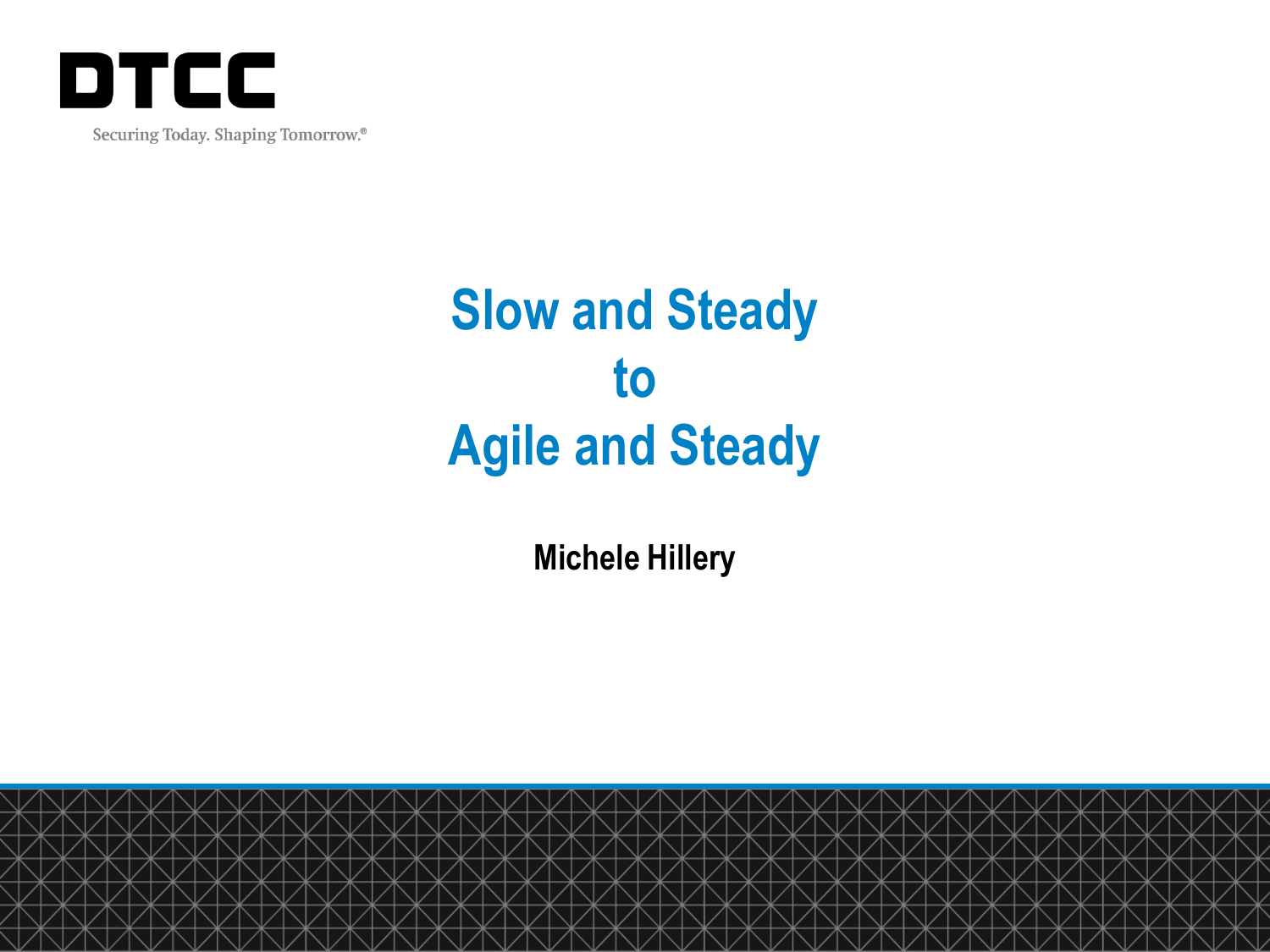

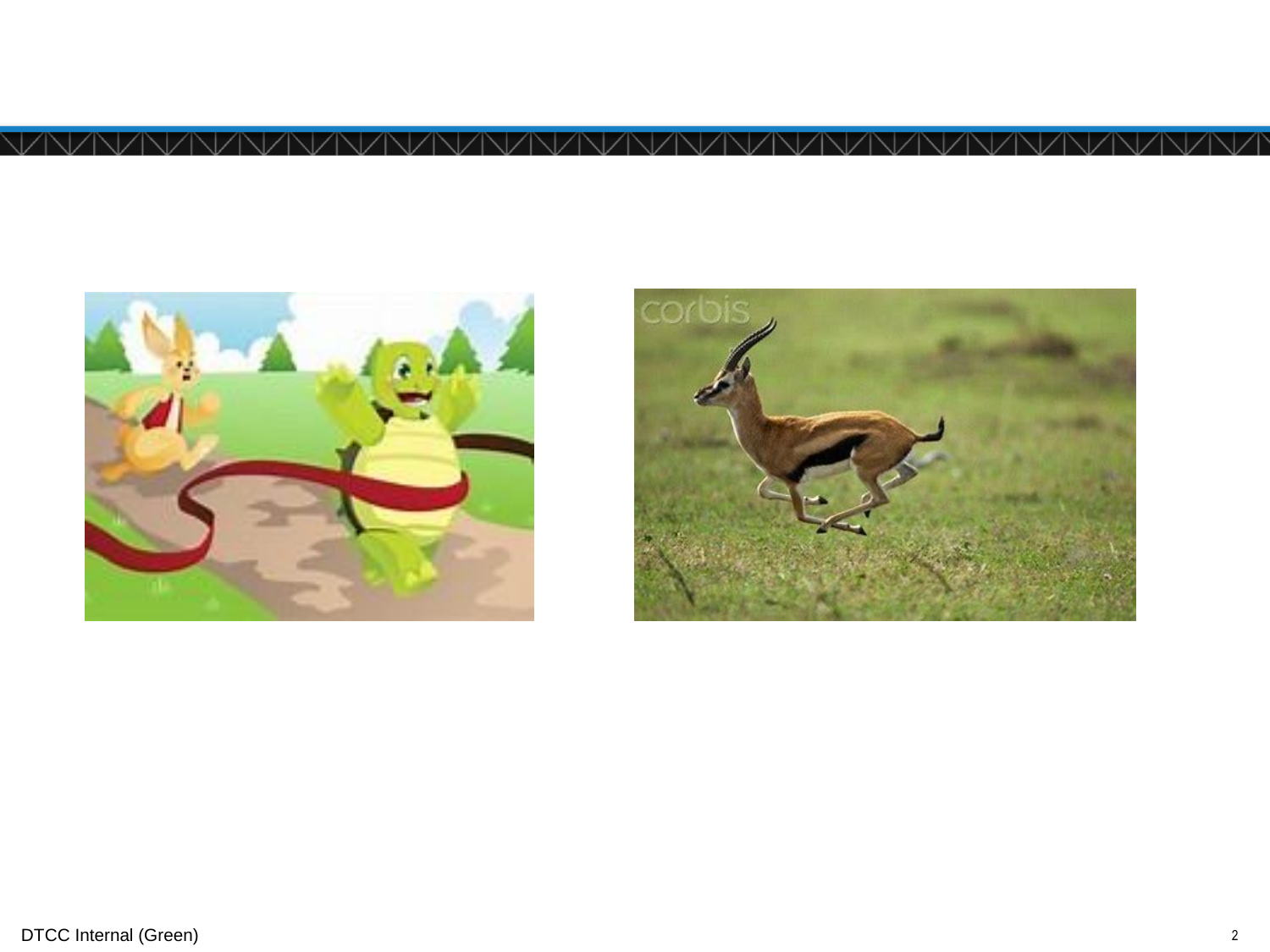## **Objectives**

- ➢ What is pushing a systemically important infrastructure out of its comfort zone and towards an agile way of working;
- $\triangleright$  How are we accomplishing that effort; and
- $\triangleright$  How are our clients reacting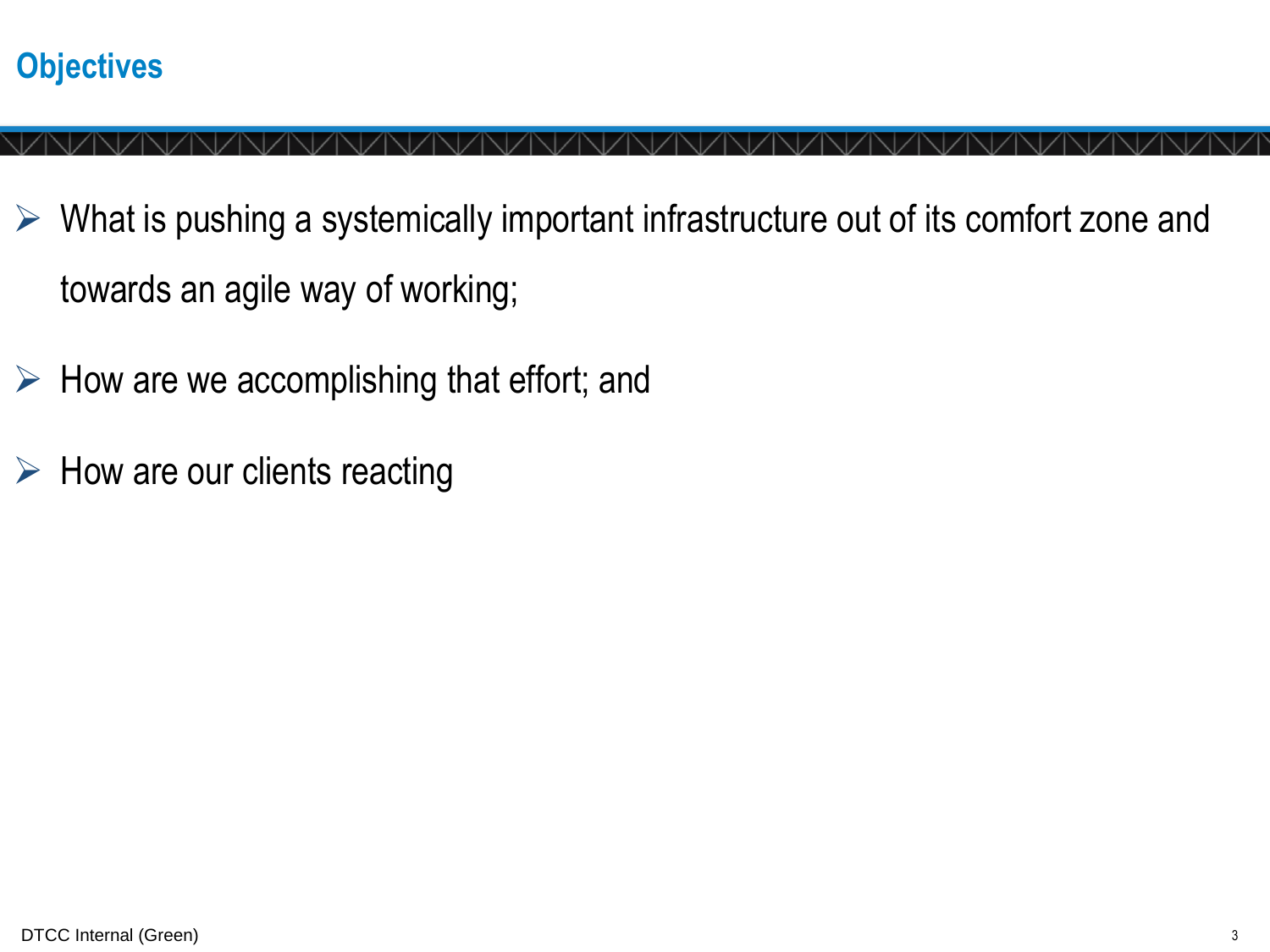## **Depository Trust Clearing Corporation Brings Economies of Scale**

In 2017, **DTCC's subsidiaries** processed securities transactions valued at approximately **US\$1.6 quadrillion**.

DTCC's **NSCC** subsidiary is the central clearinghouse for more than **50 exchanges and equity trading platforms** in the U.S.

DTCC's **FICC** subsidiary processes approximately **US\$4.1 trillion each day** in U.S. government securities transactions.



DTCC's **DTC** subsidiary provides custody and asset servicing for securities issues from over **130 countries** and territories valued at **US\$57.4 trillion**.

> DTCC's **Global Trade Repository**  provides transaction reporting for **40 million** open trades per week covering **5 asset classes.**

DTCC's **Institutional Trade Processing** services processed more than **868 million institutional trades** in 2017.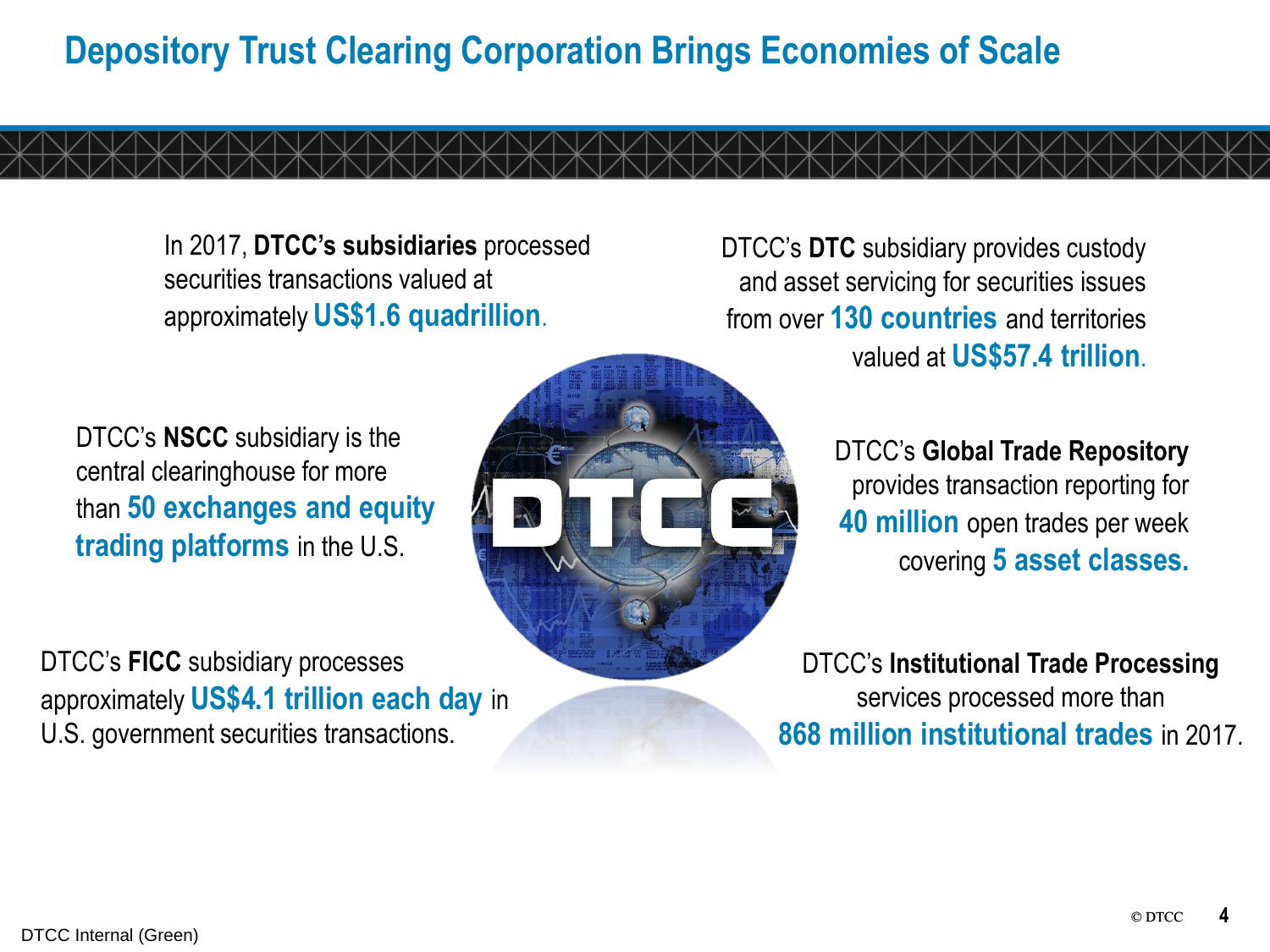# **Primary Regulators by Entity**















**International**



## **Domestic**

### **National Securities Clearing Corporation (NSCC) \***

•U.S. Securities and Exchange Commission

#### **Fixed Income Clearing Corporation (FICC) \***

•U.S. Securities and Exchange Commission

#### **The Depository Trust Company (DTC) \***

•U.S. Securities and Exchange Commission •Federal Reserve Bank of New York<sup>1</sup>

•New York State Department of Financial Services

### **DTCC ITP Matching (US) LLC**

•U.S. Securities and Exchange Commission

#### **DTCC Data Repository (U.S.) LLC (DDR US)**

•U.S. Commodity Futures Trading Commission •Canadian Regulators

DTCC ITP (UK) Limited Financial Conduct Authority DTCC ITP **Matching (Canada) Limited** Ontario Securities Commission **DTCC Derivatives Repository PLC (DDRL)** –Financial Conduct Authority –European Securities and Markets Authority **DTCC Data Repository (Japan) K.K. (DDRJ)** –Japan Financial Services Agency **DTCC Data Repository (Singapore) Pte. Ltd. (DDRS)** –Monetary Authority of Singapore –Australian Securities and Investment Commission

*\*Designated by the Financial Stability Oversight Council (FSOC) as systemically important financial market utilities (SIFMU) under Title VIII of Dodd-Frank in July 2012*

*1. Through authority delegated by the Board of Governors of the Federal Reserve System*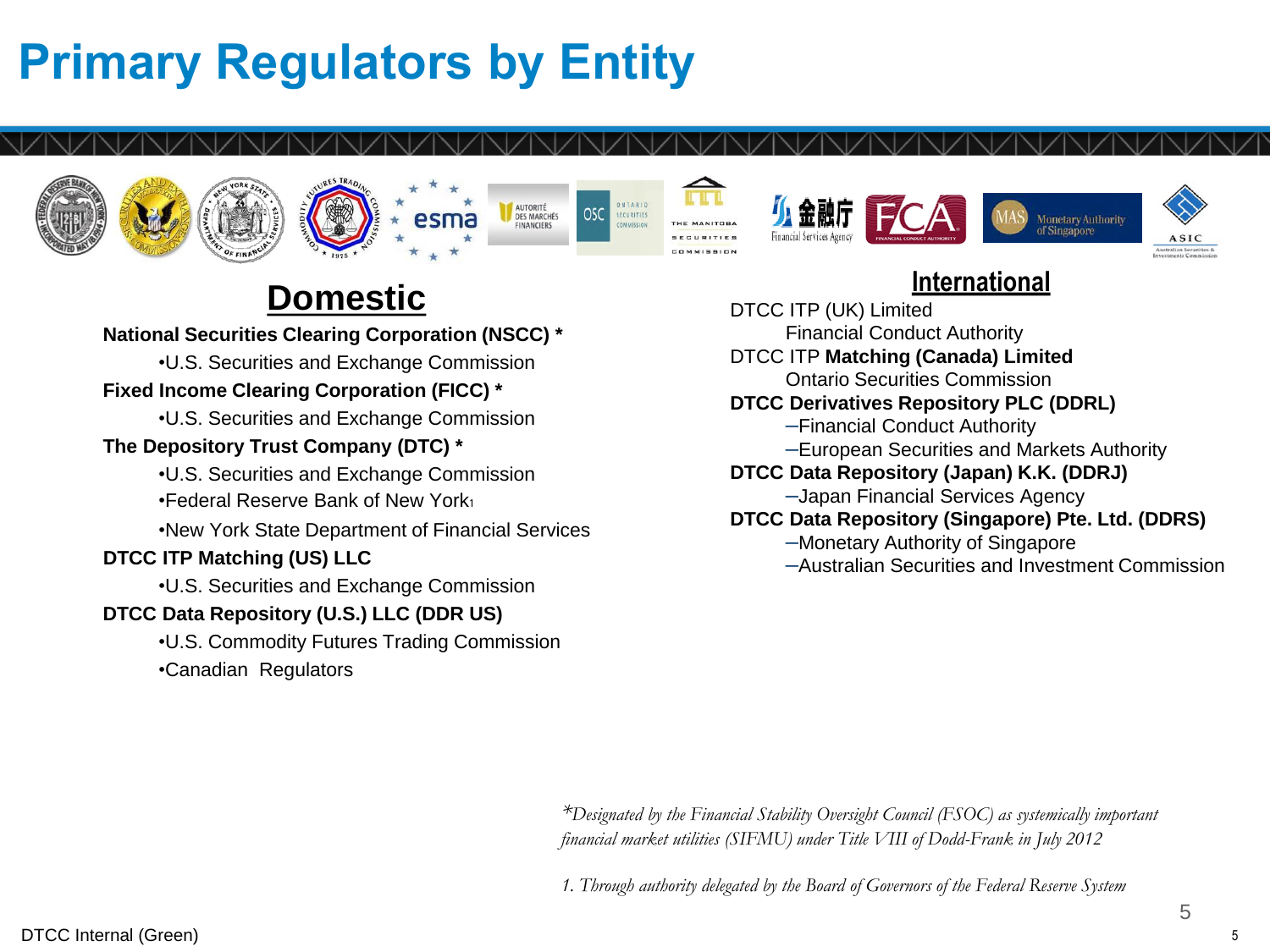## **Why do we need to change?**

| andscape<br>kterna  | Fin-tech firms targeting <b>post trade processing</b><br>and leading-edge technologies<br>Continued price pressure                                       |
|---------------------|----------------------------------------------------------------------------------------------------------------------------------------------------------|
| Perspecti<br>Client | Need faster-to-market innovation with beneficial<br>interim solutions<br>Require end-to-end solutions to ease<br>integration costs and complexities      |
| Employee<br>Perspec | Opportunity for greater collaboration and "One<br><b>DTCC</b> " mindset<br>Desire for decision making empowerment to<br>get things done more effectively |

### *DTCC faces several challenges… Enterprise Agile can help address these by…*

- Leveling the playing field with the Fin-techs that are **already agile**
- Facilitating **client engagement and feedback** early and often throughout the development process
- Incorporating the **client journey** into our solution delivery process
- Delivering fully functional, incremental solutions (**MVP**) to clients **every two weeks**
- Operating in cross-functional teams to foster **collaboration** and **innovation**
- Aligning teams around **common goals**
- Delegating **decision making authority** to teams

### *Firms across all verticals are making the move and many are seeing impressive results:*

- **Strong customer satisfaction:** Agile organizations have seen a 50% improvement in customer satisfaction
- **Ability to develop better products, cheaper, and faster:** 70% decrease in product defects, 30% decrease in costs, 40% decrease in time-to-market
- **Improved economics:** 30% IT productivity growth seen by ADP, 30% p.a. profit growth seen by Haier
- Highly satisfied employees: 70% in top quartile by health, 20 point increase in employee engagement score seen by ING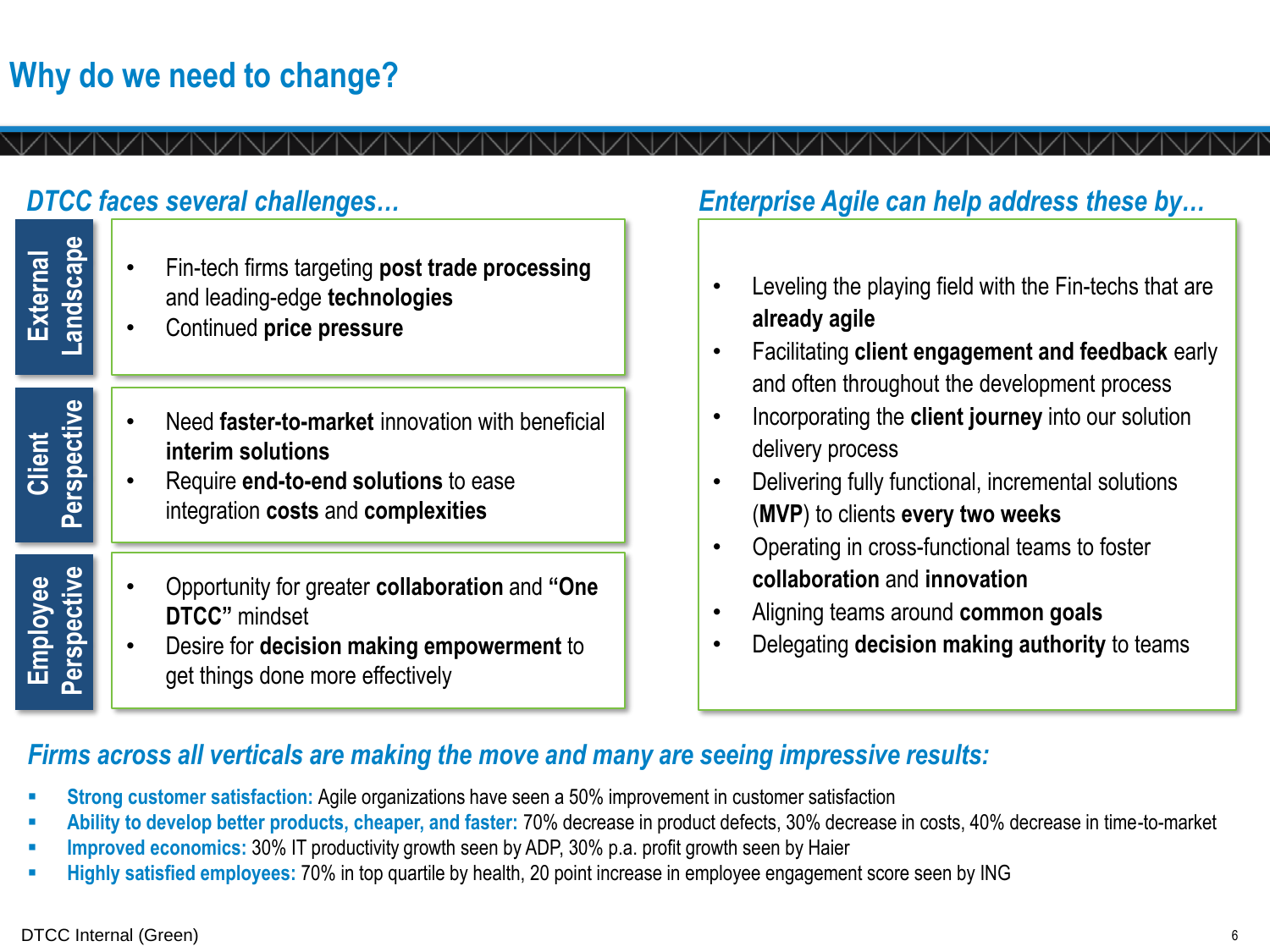## **Pilots**

- 1. Client Satisfaction
- 2. Technology Changes
- 3. Growth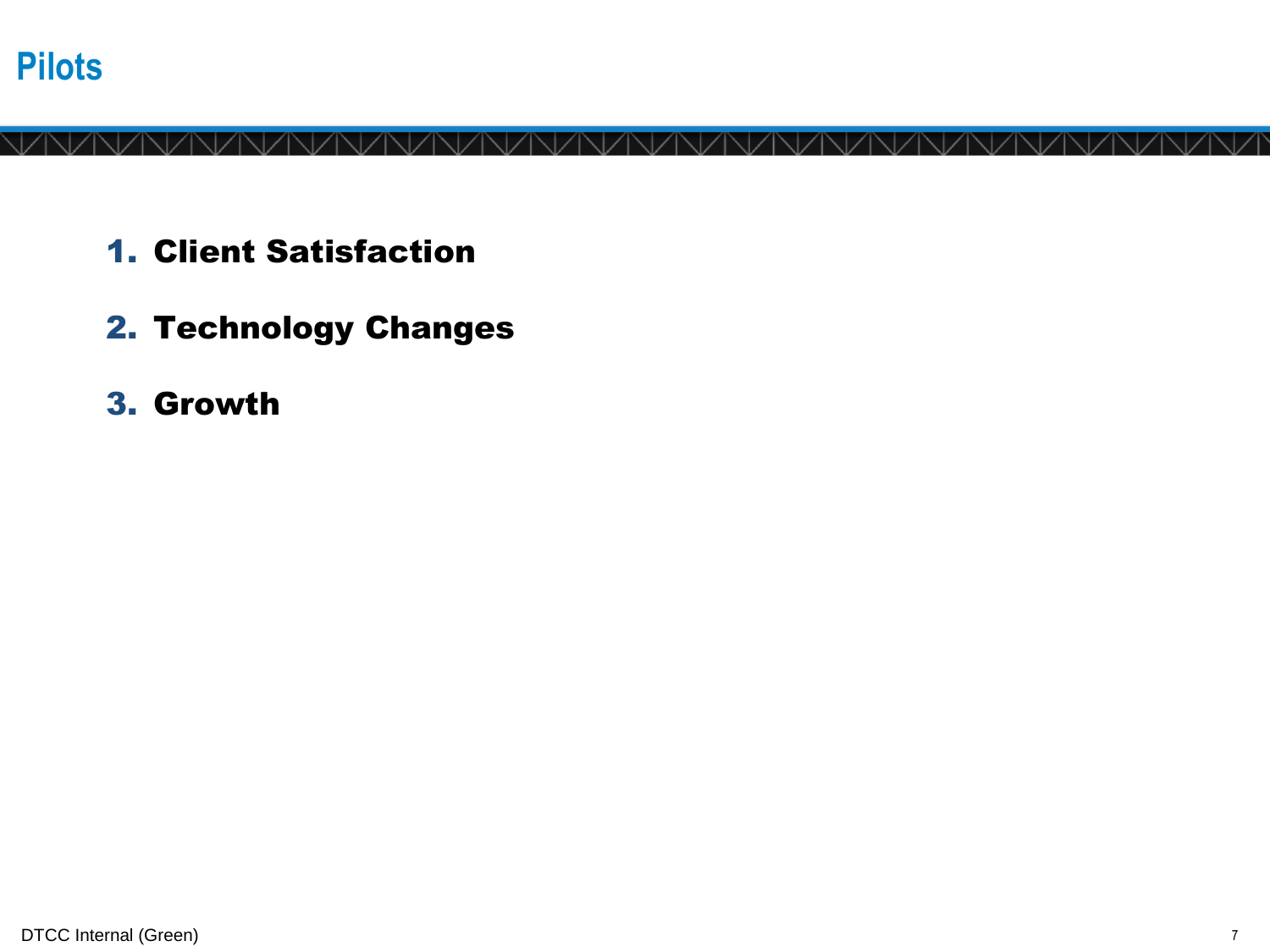## **Lessons learned from pilot programs**

### **Guiding principles COVID-100 COVID-100 COVID-100 COVID-100 COVID-100 COVID-100 COVID-100 COVID-100 COVID-100 COVID-100 COVID-100 COVID-100 COVID-100 COVID-100 COVID-100 COVID-100 COVID-100 COVID-100 COVID-100 COVID-100**

It is an iterative process



It is not driven by a desire to cut costs



Focuses on 'how', not 'what'



It is intended to help identify capability gaps and implementation challenges



It is not constrained to today's headcount and not reflective of nearterm reporting lines



Does not assume immediate launch without a transition period

- **Don't let the great get in the way of the good**, you can always revisit decisions later
- **Keep the ball in motion:** set dates to close milestones and make design decisions, rather than get stuck iterating one area
- **Set some agreed upon dates** as a group to close various parts of the design process, rather than get stuck iterating in one area
- **Keep it real: Mapping names is a great way to pressure test the design** and is in no way a firm commitment
- **Leverage the power of many: Group problem solving in working sessions is key**  – rather than tackling problems in silos. Make the time
- **Don't overcomplicate, keep it simple**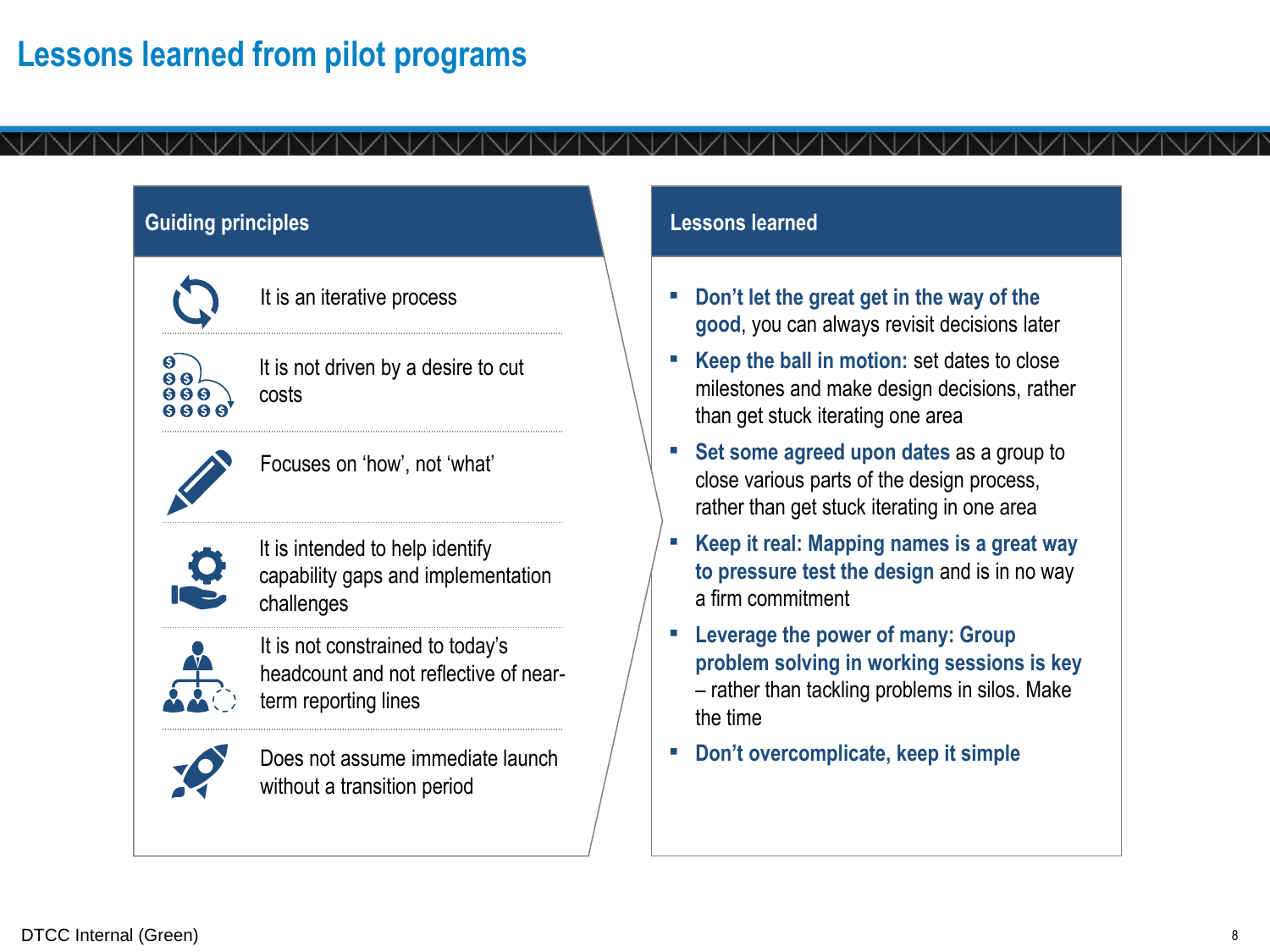## **Client Communication**